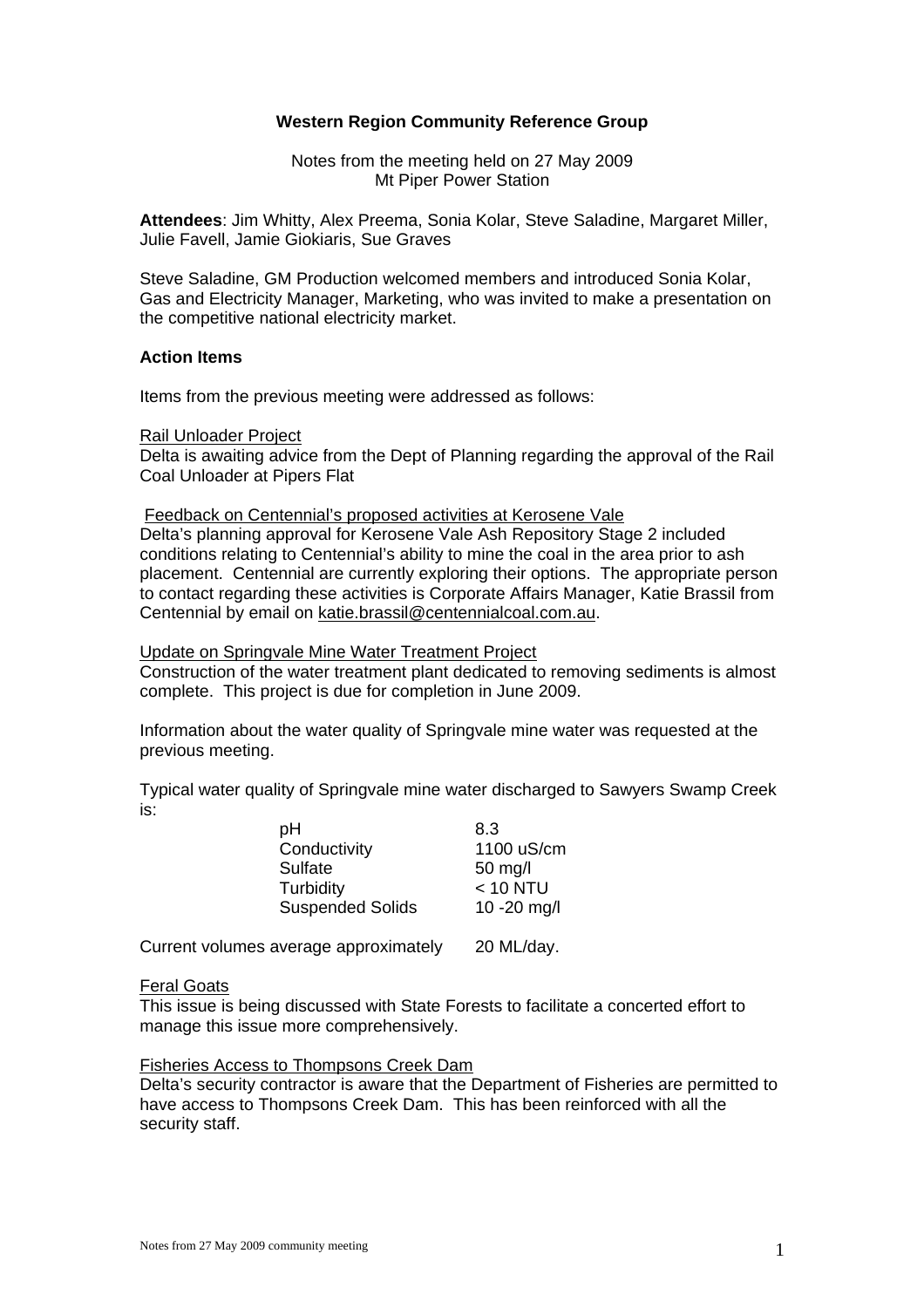# Media Release re Reference Group

A media release about the Reference Group's role and membership was published in Lithgow Mercury on 24th March 2009.

# Reference Group Notes on Delta's Website

As agreed, the notes from each meeting with slides of any presentations were uploaded on to the Delta website.

# **Operational report:**

### Wallerawang

Wallerawang Power Station has operated normally and will remain in service through the winter.

### Mt Piper

Mt Piper Unit 1 will return to service later in the week ending 29 May '09. Both Mt Piper units are expected to operate normally throughout the winter.

# **Presentation on the National Electricity Market**

Sonia Kolar, Marketing made a short presentation outlining the functions of the national electricity system and competitive market. (See slide presentation)

# **Committee Communication Protocols**

Steve sought clarification from committee members about whether they felt questions they asked at consultative group meetings were being answered effectively. He raised the issue because on a number of occasions, questions have been raised in Parliament which directly refers to discussions held in the community group. He noted that he, like all Delta staff members, is bound by a corporate Code of Conduct that requires respect, integrity, honesty and ethical decision making.

There was surprise expressed by many members of the group that the consultative group was being discussed in Parliament. They agreed that they valued the chance to meet with senior Delta managers to ask questions directly of them, and on behalf of others in their community, and to hear first hand, information or explanations about Delta operations. Some members noted that they circulate the notes from the meeting to their networks and that questions could have arisen from those in the wider networks.

It was suggested that

- in order to ensure that the answer to any given question was appropriate, that the notes from each meeting are reviewed at subsequent meetings;
- that notes from the meeting will be completed by the end of the week following the meeting, so they can be made freely available;
- That the notes from the meeting be considered a draft until reviewed and approved or amended as needed at the subsequent meeting.

# **Community members report**

The Blackman's Flat community representative had a number of queries and provided these to Steve Saladine, prior to the meeting, for response as follows: